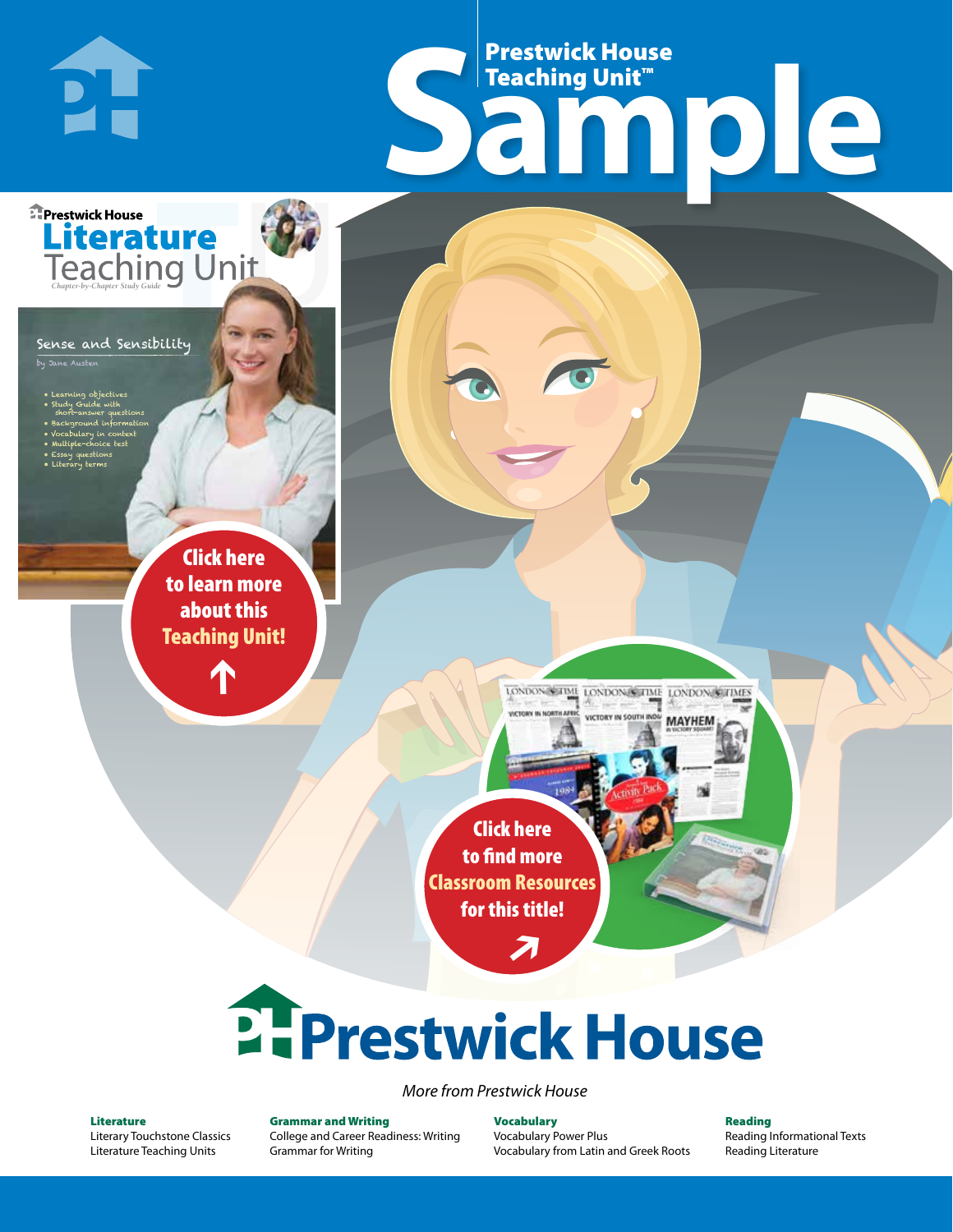

### by John Knowles

- Learning objectives
- Study Guide with short-answer questions
	- Background information
		- Vocabulary in context
			- Multiple-choice test
				- Essay questions
					- Literary terms

# **EFPrestwick House**

**P.O. Box 658, Clayton, DE 19938 www.prestwickhouse.com 800.932.4593**

**ISBN: 978-1-58049-040-5**

**Copyright ©1988 by Prestwick House Inc.**

**All rights reserved. No portion may be reproduced without permission in writing from the publisher.** 

**Item No: 300998**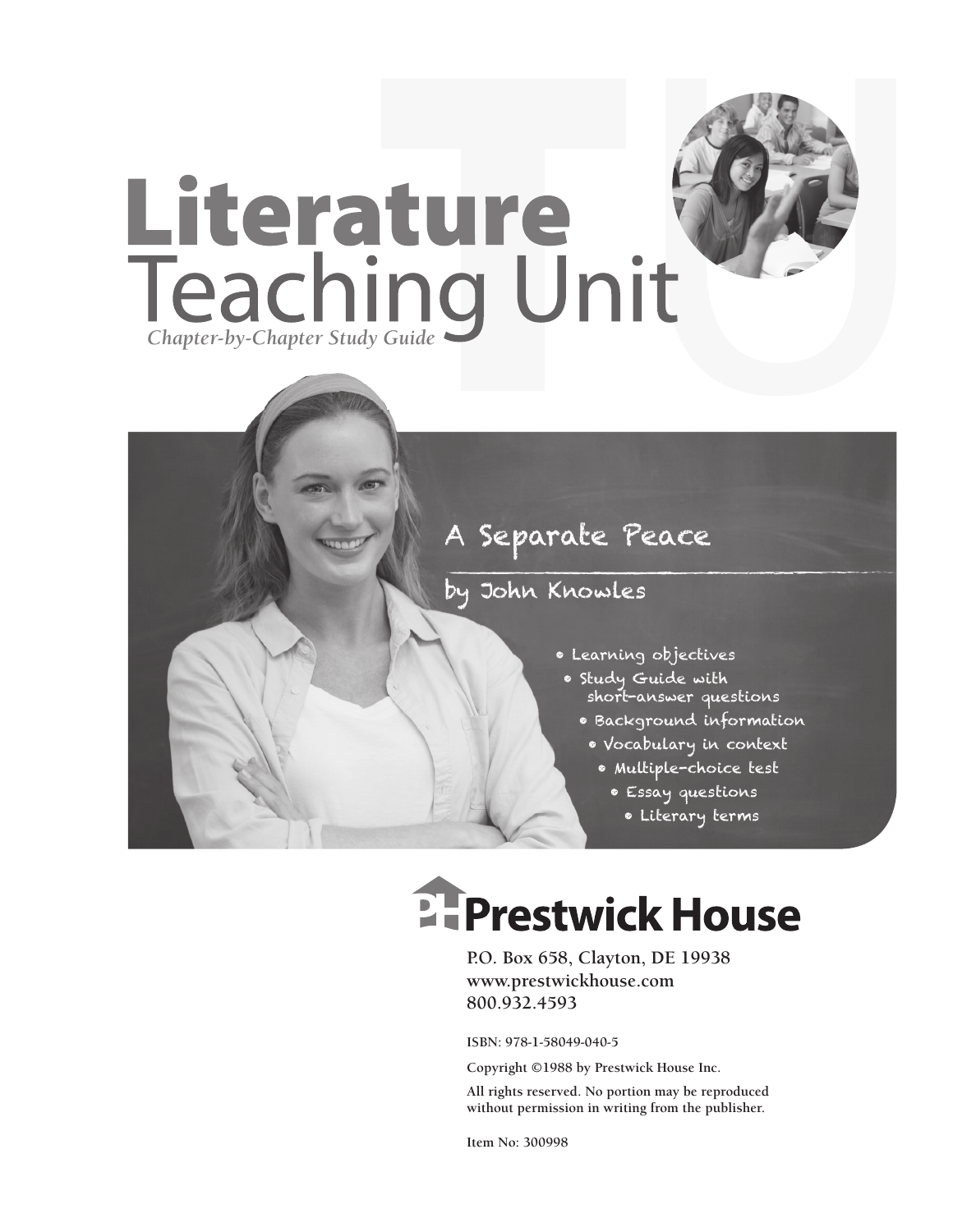#### **Note to the Teacher**

This novel, published in 1960, has been a popular school classic since it first appeared. Although it is set in the closing years of World War II at a private boys' school, readers can relate to the boys and their problems because the problems transcend time and place. The feelings, fears, and faults of the boys are instantly recognizable by all youths.

Note: All references come from the First Scribner edition of *A Separate Peace,* copyright 2003.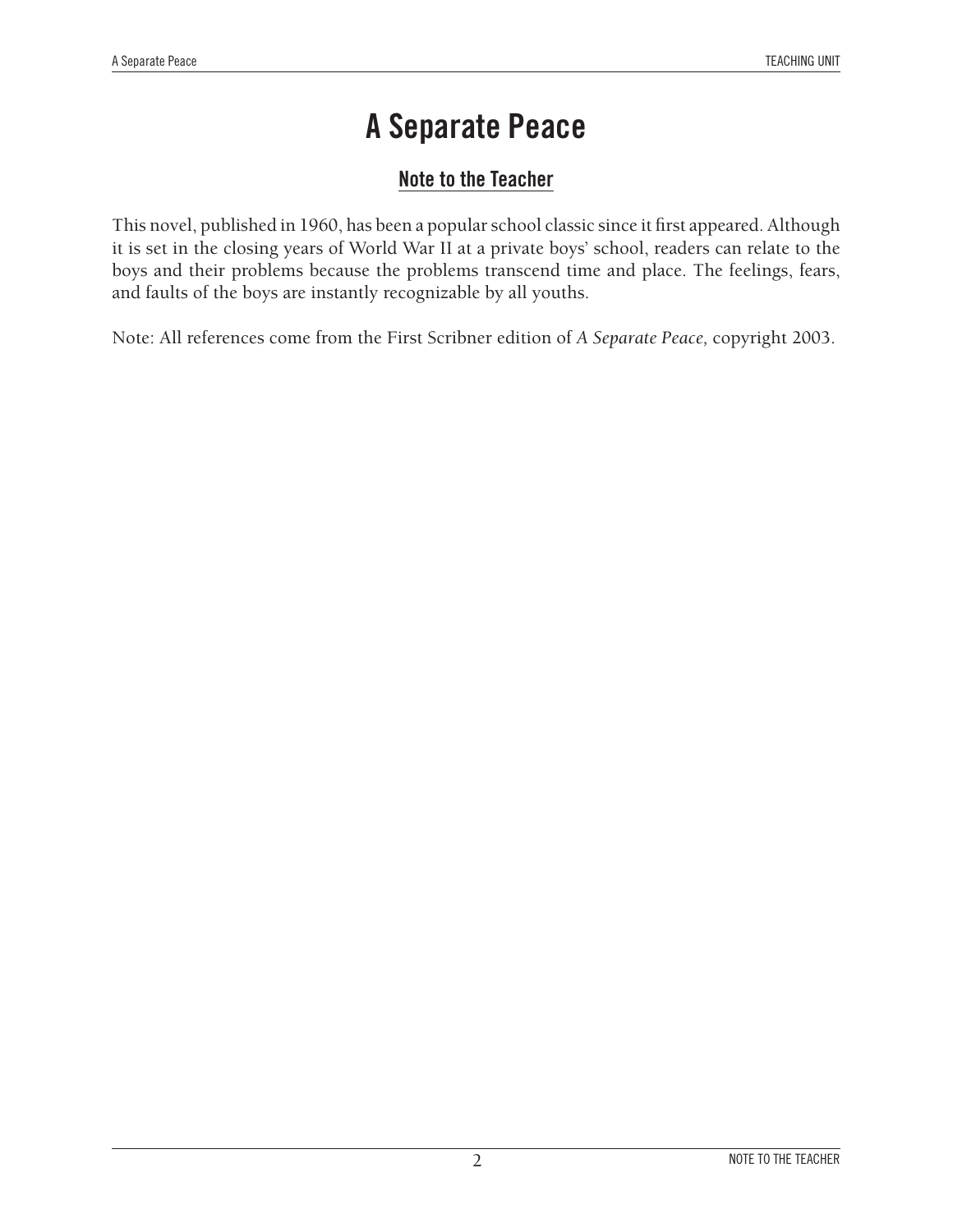#### **Objectives**

*By the end of this Unit, the student will be able to:*

- 1. identify the following literary elements and relate them to the novel:
	- allusion
	- first-person narration
	- flashback
	- foreshadowing
	- imagery
	- irony
	- metaphor
	- mood
	- paradox
	- personification
	- simile
	- symbolism
	- theme
- 2. write an essay that states the major theme in the novel as it relates to the title, supported by specific quotes and examples from the story.
- 3. analyze Gene's complex feelings toward Finny over the course of the novel, and explain how these feelings drive the plot.
- 4. discuss the impact of World War II on the Devon boys, focusing on how it influences and shapes the following characters in particular: Gene, Finny, Leper, and Brinker.
- 5. explain Gene's assertion that evil is "something ignorant in the human heart," and discuss how Knowles relates this idea to the war and to Gene's jouncing of the limb.
- 6. explain how the first-person narrative affects the perspective from which the reader understands the novel.
- 7. examine the issues of conformity and nonconformity, especially as they relate to Gene, Finny, and Leper.
- 8. compare and contrast Gene and Finny, focusing on their personalities, philosophies, moral and ethical makeup, feelings toward one another, and attitudes toward the war.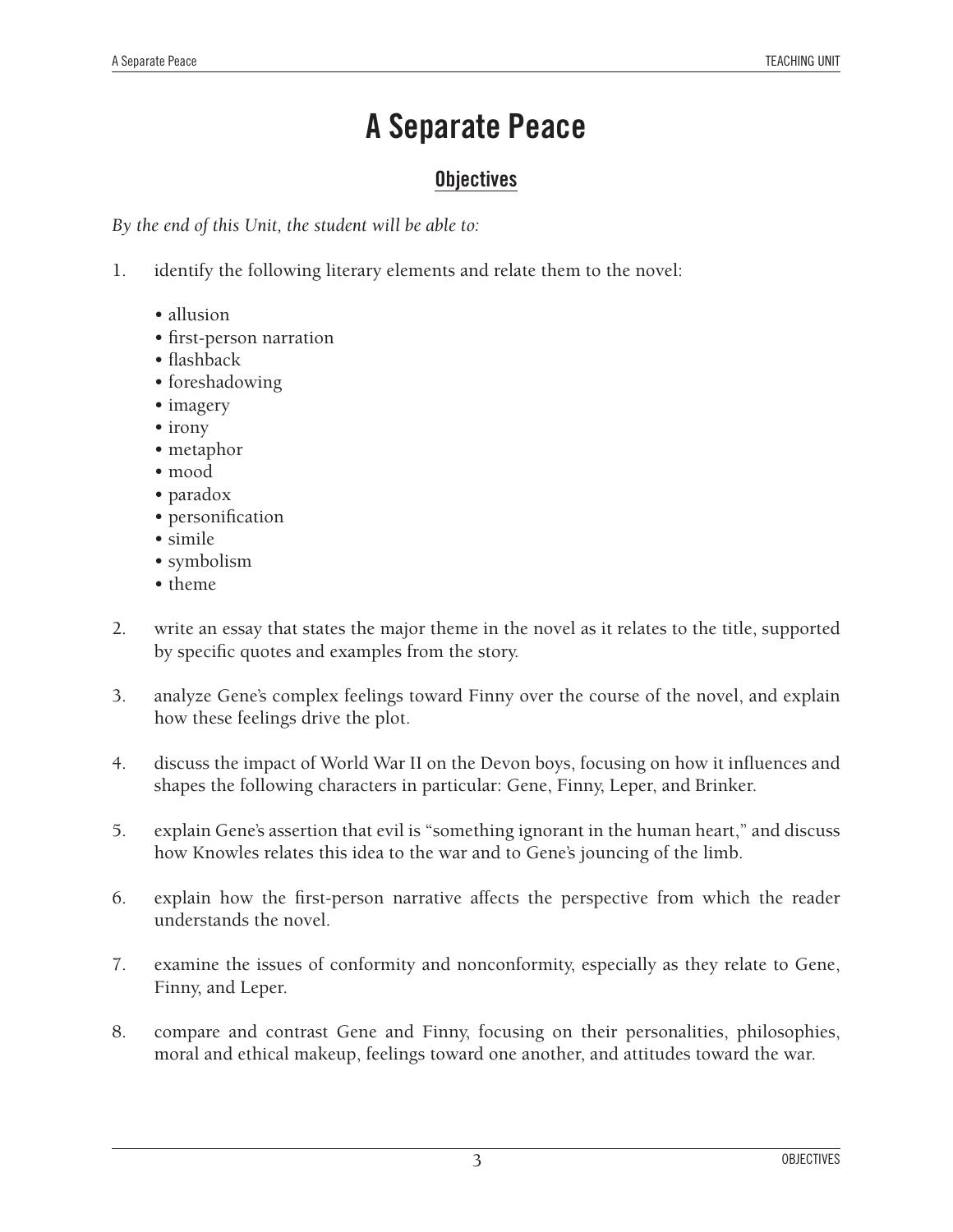#### **Questions for Essay and Discussion**

- 1. Discuss Gene's jouncing of the limb and Finny's subsequent fall. Do you think the shaking of the limb was an intentional act, an accident, or an unconscious impulse? Cite evidence from the story to support your answer.
- 2. Explain the circumstances around Finny's second fall. Compare and contrast the second fall with the first. Who, if anyone, is to blame for Finny's second fall?
- 3. Discuss Finny's death. What causes it? How does Gene feel about it? Can Gene be held responsible for it in any way? Give reasons to support your answer.
- 4. Identify the following minor characters as individuals and types (flat or round): Leper, Brinker, Quackenbush, Mr. Ludsbury, Brinker's father.
- 5. Analyze the point of view in the novel, noting in particular that the events actually take place fifteen years before the novel opens. How does the use of flashback enhance the narrative?
- 6. Discuss human nature and instinct as they relate to the characters in the novel. Specifically, how does instinct play a role in Gene's actions and motivations?
- 7. Discuss the following events in relation to the novel's major concepts and themes:
	- the Winter Carnival
	- the mock trial
	- Finny's fall from the tree
	- Finny's fall down the stairs
	- Finny's death
	- the war
- 8. Some critics compare Devon in the summer of 1942 to the Garden of Eden. Discuss this analogy, explaining the symbolic significance of the tree on the riverbank as it relates to the tree in the Garden of Eden. Compare the boys to Adam and Eve, discussing the concepts of innocence and the knowledge of good and evil.
- 9. In what sense is *A Separate Peace* a novel about good and evil? How does Knowles seem to define evil in the novel? How does it relate to Gene's jouncing of the limb, as well as to the war? Explain whether you agree or disagree with Knowles's concept of evil.
- 10. Discuss *A Separate Peace* as a psychological novel. How does the action of the story stem from Gene's inner motivations? How does first-person narration help to take the reader inside Gene's mind and illuminate his private thoughts?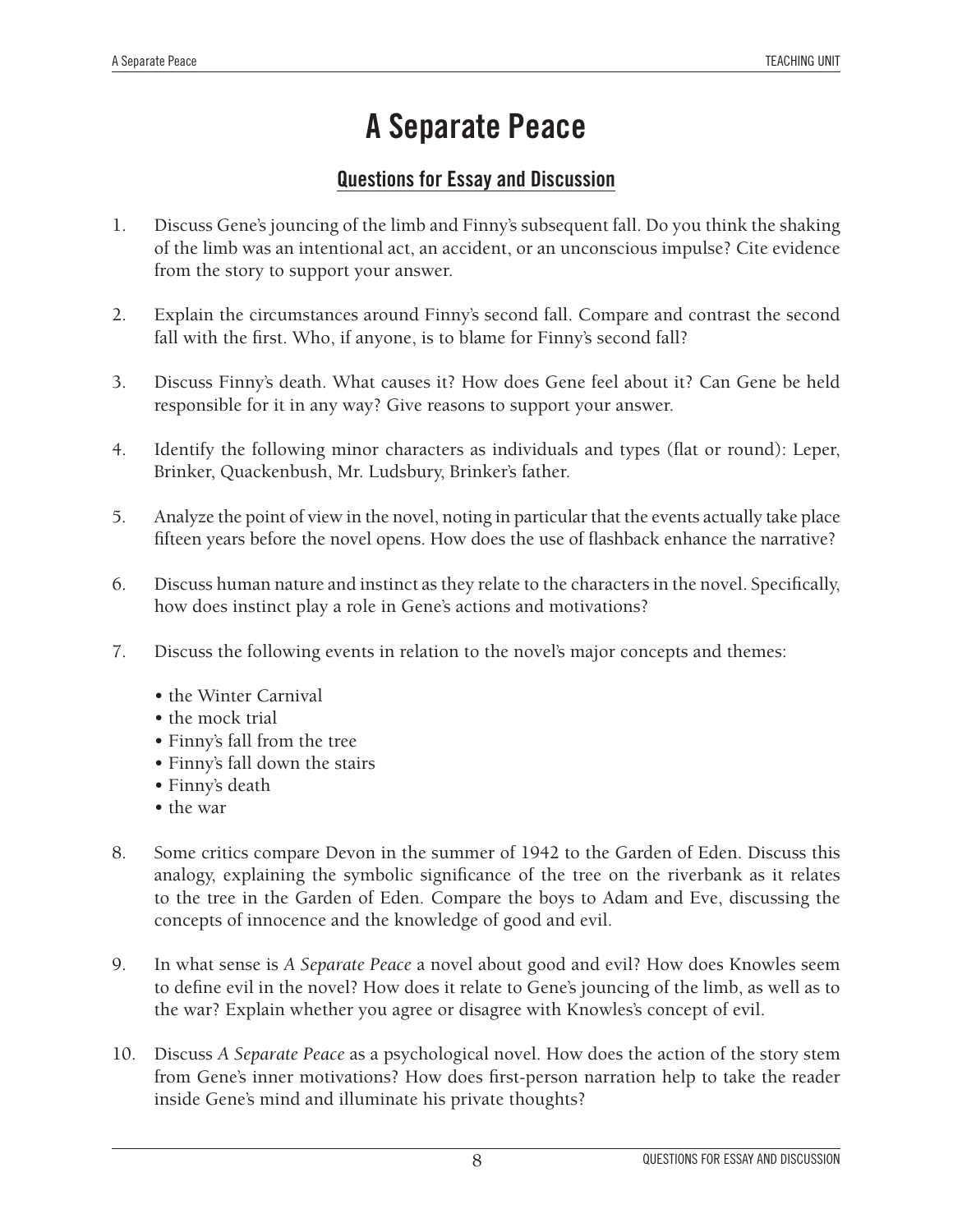**transit** – a passage or journey **unhinged** – mad, crazy **vibrantly** – vividly; intensely

1. A number of times in this chapter, the narrator mentions that "fear" had been a major part of his school life. In what ways could his school life have been filled with fear? What other key emotion does he recall experiencing during his time at school?

<u> 1989 - Johann Barn, amerikansk politiker (d. 1989)</u>

2. What is implied when the narrator speaks of "how far [his] convalescence had gone"?

3. What two specific places does the narrator seek out to revisit? What is disturbing and/or foreboding about each of these sites?

4. What is the contrast in the following statement, and what is implied? "Nothing endures, not a tree, not love, not even a death by violence." What literary term is employed?

<u> 1989 - Johann Stoff, amerikansk politiker (\* 1908)</u>

5. What mood is conveyed in the first several pages, and how is this mood reinforced by the description of the day?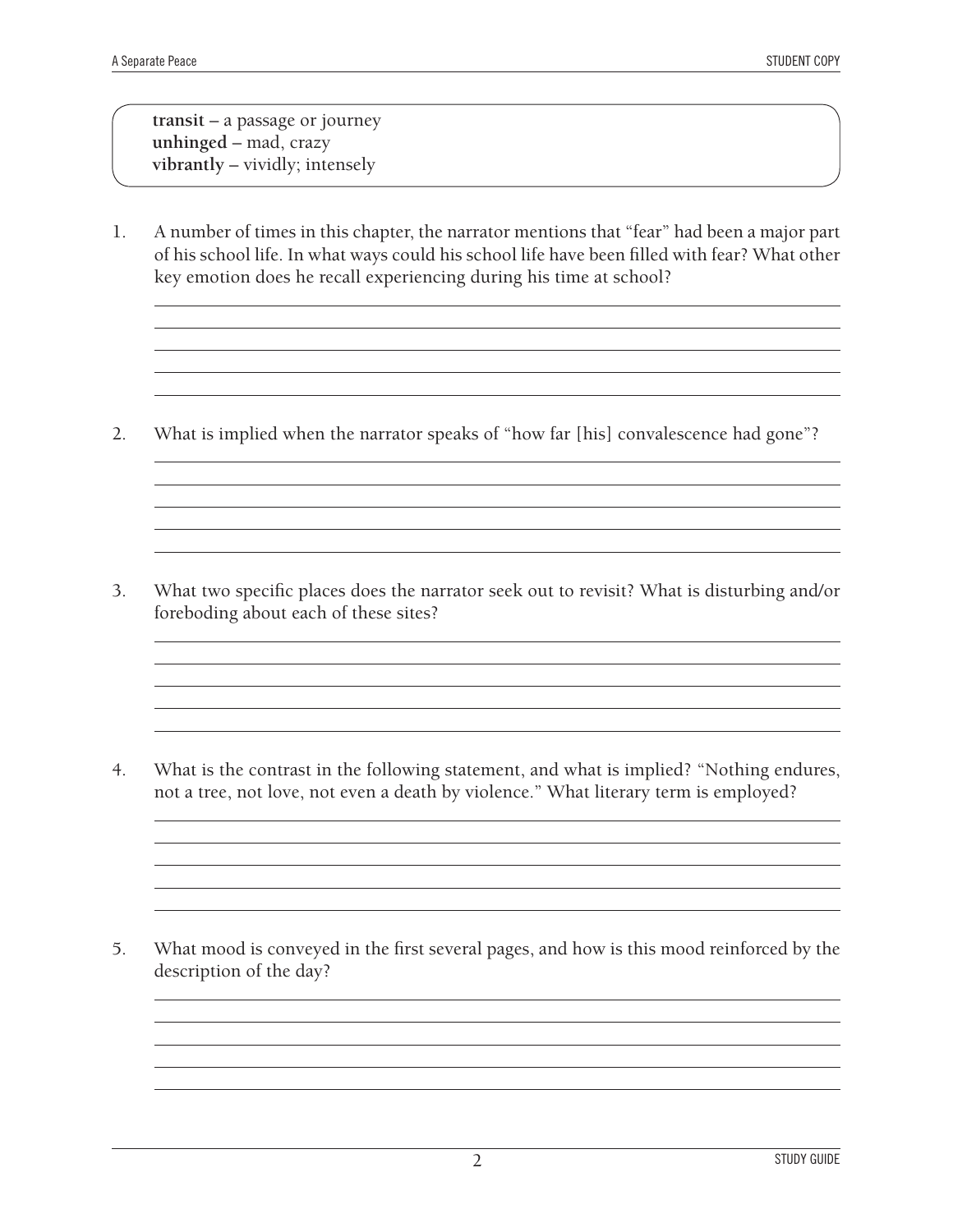#### **Chapter 7**

#### Vocabulary

| burlesque - relating to a parody or caricature                      |
|---------------------------------------------------------------------|
| commandeered - seized or taken for military use                     |
| conspiratorial – relating to a scheme or plot                       |
| contemptuously - scornfully, hatefully                              |
| contretemps - [French] an awkward situation; an embarrassing mishap |
| dexterity - skill; agility                                          |
| dispiritedly - sadly, miserably                                     |
| emphatically - strongly, forcefully                                 |
| encumbrance - a burden or nuisance                                  |
| extroverts – outgoing and sociable people                           |
| fratricide – the act of killing one's brother                       |
| funereal - of or relating to a funeral; mournful                    |
| galvanized - stimulated; spurred into action                        |
| immobilized - stopped; prevented from moving                        |
| impinge - to intrude or encroach                                    |
| implausibility - unlikelihood, improbability                        |
| insinuating - sly, devious                                          |
| interned - imprisoned; detained                                     |
| judiciously – with good judgment; sensibly                          |
| leadenly – heavily, oppressively                                    |
| misbegotten - badly planned; ill-conceived                          |
| quadrangle - a square or rectangular courtyard                      |
| receding - moving back; withdrawing                                 |
| sabotage – to deliberately destroy or damage something              |
| salient - prominent; significant                                    |
| virtuoso - an expert; a person with outstanding ability             |
| zestfully – with passion and enthusiasm                             |
|                                                                     |

1. Why does Gene feel threatened by Brinker Hadley?

2. What difficult situation does Gene confront in the Butt Room? How does he deal with it?